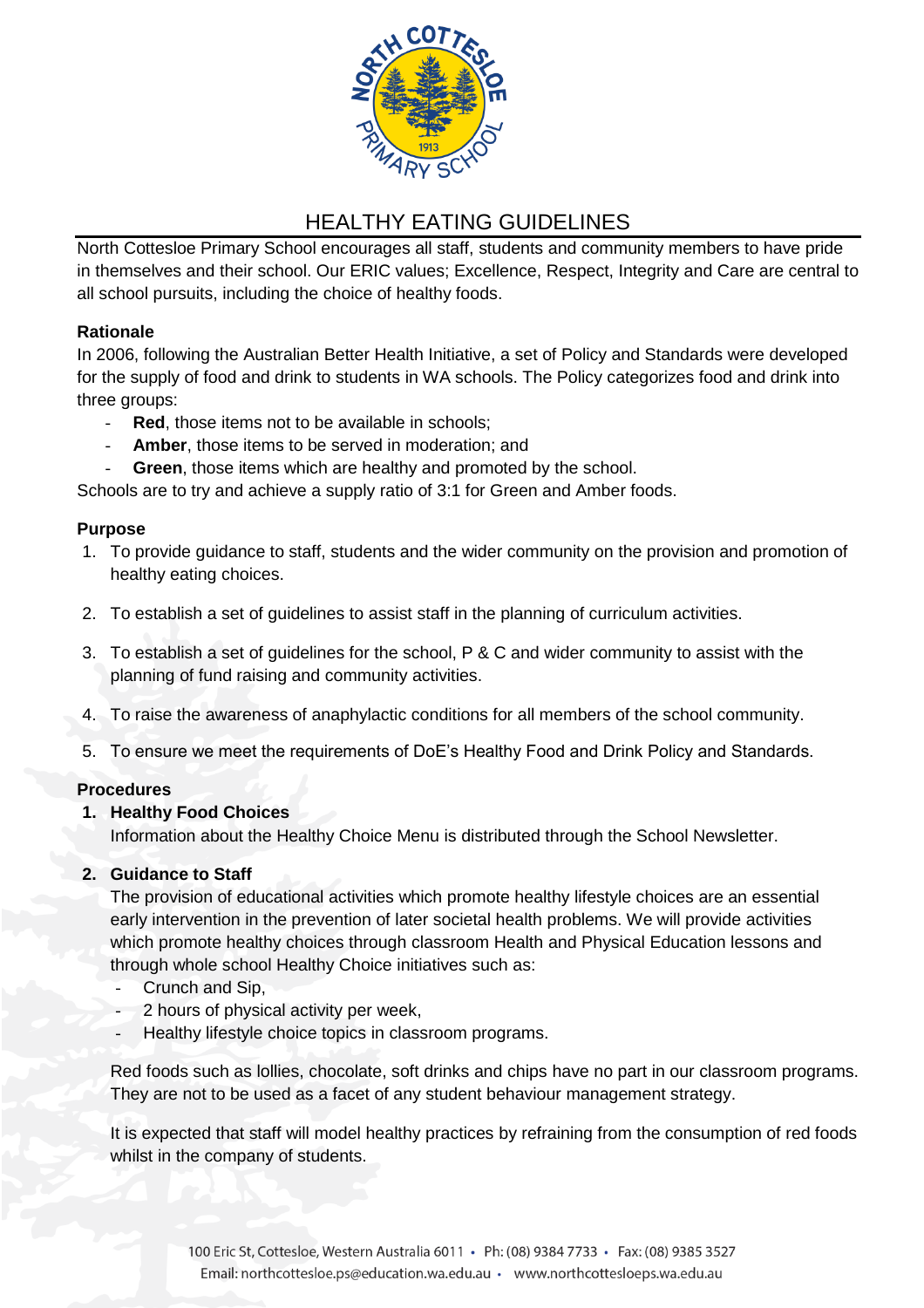

# **3. Allergy and anaphylaxis guidelines for parents, staff and students Parents:**

- Will be informed of these guidelines at the commencement of each new school year and at enrolment. The guidelines will go out in the student packs sent out at the beginning of every school year.
- Are requested to follow the classroom guidelines when sending in foods which may cause potential allergies
- Will provide a medical plan and medication (eg epipen) if their child has been diagnosed with an allergy. These are to be kept up to date by the parent.
- Parents will also teach and encourage the child to self-manage.

## **Students:**

- Will receive age appropriate education about food safety and the seriousness and potential life threatening nature of allergies in the classroom environment.
- Are encouraged to wash hands before and after eating.
- Who bring in food that relates to a child with an allergy are encouraged to inform the classroom or duty teacher, and will eat that food away from other students and wash their hands after eating
- Are not permitted to share or swap food.

## **Staff:**

- Will be made aware of students who have anaphylactic responses
- Will supervise students during lunch eating time and be vigilant in regards to these guidelines.
- Will participate in training procedures related to Anaphylaxis as the need arises, including identification of the signs and symptoms of an allergic reaction and use of appropriate medication.
- Will inform parents of any allergies in the classroom
- Will promote information to students and parents.
- Will ensure all camps, excursions and incursions provide 'safe' food and that there are effective controls in place to minimise the risk of exposure.

# **4. Curriculum Activities**

Food and drinks categorised as 'red' will not be provided to students unless essential to the learning program.

On special occasions, such as Easter, curriculum activities may require the use of small amounts of confectionery. Teachers are to ensure that students are made aware of the place of confectionery within these celebrations and that any use of confectionery is in moderation.

#### **5. Student Celebrations**

North Cottesloe Primary acknowledges that many celebrations are accompanied by the consumption of red foods. The school staff will take an educative role in informing the community of the inhibitory nature of excess sugar on students' ability to attend to learning and actively discourage the distribution of confectionary on school premises.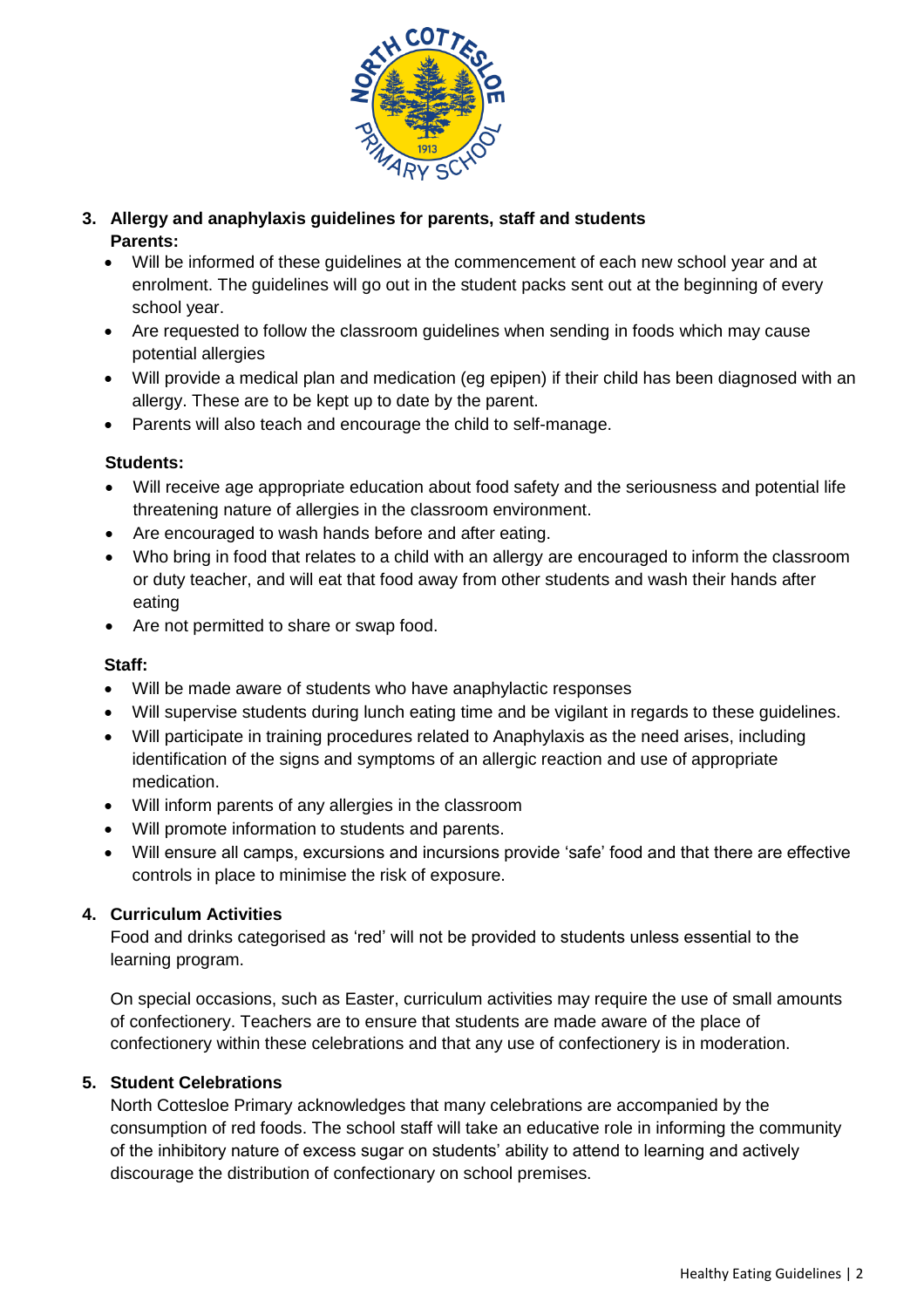

# **Birthdays:**

Birthdays are a special occasion and it is important that they be acknowledged. Students will be made to feel special on their birthday here at school in ways suitable to their age group. E.g. Singing a Happy Birthday song by their peers and wearing a birthday badge/sticker for the day (younger year levels); receiving written birthday affirmations (older year levels) etc. The safety and health of our students is of utmost importance, therefore food treats are not an option for birthdays.

Birthday cakes, lollies or treats will not be permitted for sharing at school. In addition to the detrimental effects of refined sugars, many students also suffer from allergies to a variety of foods and food additives. To ensure the health and safety of students, cakes and lollies, provided by parents cannot be distributed. Birthday celebrations need to remain out of school hours.

The holding of class parties has become common practice to celebrate the conclusion of a school year. Staff will work with the community to ensure such celebrations do not include the consumption of Red foods, particularly soft drinks and lollies.

## **6. School Fund Raising**

Classes may, on occasion, embark on fund raising to assist with costs for excursions and camps. This Healthy Eating Policy prohibits the selling of Red foods in fund raising. This extends to: Chocolate Fund Raising, Ice Cream Sales, etc. Staff must consult the School Administrative team before embarking on fund raising activities.

Students have, at times, raised funds for clubs and associations through the sale of confectionary at school. This is contrary to DoE's Healthy Eating Policy and will not be allowed.

# **7. Crunch and Sip**

Crunch and Sip is a set time during the school day for students to eat vegetables and fruit and drink water in the classroom. Students bring vegetables and/or fruit and a clear water bottle to school each day for the Crunch and Sip break.

Giving students the chance to re-fuel with fruit or vegetables helps to improve physical and mental performance and concentration in the classroom, as well as promoting long term health.

# **P & C/Community Fund Raising**

The Department Policy states *"those activities organised outside of the direct responsibility of the Principal are not required to adhere to the policy or standards, for example, fundraising by the P&C and school fetes. However, the Principal is required to consult with the school community in deciding the policy for healthy food and drinks."*

The P&C must consult with the School Administrative Team on fund raising plans.

#### **Reporting**

It is a reporting requirement to complete the Department of Education annual Healthy Food and Drink policy survey.

The Department of Education, as part of the School Review Process, may ask North Cottesloe Primary to demonstrate that they are complying with the Department Healthy Food and Drink policy.